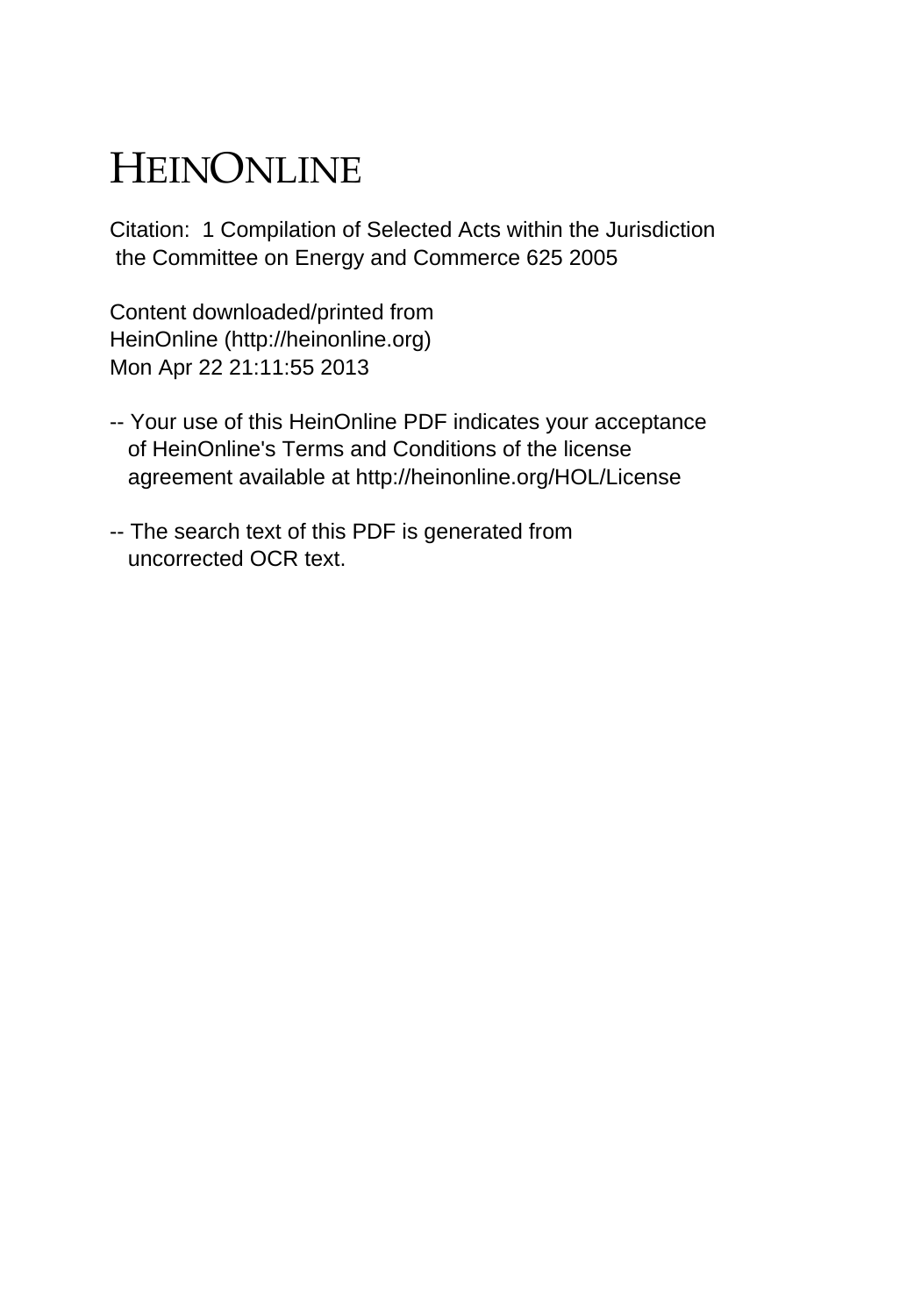## **OMNIBUS CONSOLIDATED APPROPRIATIONS FOR FISCAL YEAR 19971**

**TITLE III-SPECTRUM ALLOCATION PROVISIONS**

## **SEC. 3001.** COMPETITIVE BIDDING FOR **SPECTRUM.**

(a) COMMISSION OBLIGATION To MAKE ADDITIONAL **SPECTRUM** AVAILABLE.-The Federal Communications Commission shall-

**(1)** reallocate the use of frequencies at **2305-2320** megahertz and **2345-2360** megahertz to wireless services that are consistent with international agreements concerning spectrum allocations; and

(2) assign the use of such frequencies **by** competitive bidding pursuant to section **309(j)** of the Communications Act of 1934 (47 **U.S.C. 309(j)).**

**(b)** ADDITIONAL REQUIREMENTS.-In making the bands of frequencies described in subsection (a) available for competitive bidding, the Commission shall—

**(1)** seek to promote the most efficient use of the spectrum; and

(2) take into account the needs of public safety radio services.

(c) EXPEDITED PROCEDURES.-The Commission shall commence the competitive bidding for the assignment of the frequencies described in subsection  $(a)(1)$  no later than April 15, 1997. The rules governing such frequencies shall be effective immediately upon publication in the Federal Register notwithstanding section 553(d), 801(a)(3), and 806(a) of title 5, United States Code. Chapter 6 of such title, and sections 3507 and 3512 of title 44, United States Code, shall not apply to the rules and competitive bidding procedures governing such frequencies. Notwithstanding section 309(b) of the Communications Act of 1934 (47 U.S.C. 309(b)), no application for an instrument of authorization for such frequencies shall be granted by the Commission earlier than 7 days following issuance of public notice by the Commission of the acceptance for filing of such application or of any substantial amendment thereto. Notwithstanding section  $309(d)(1)$  of such Act  $(47 \text{ U.S.C. } 309(d)(1)),$ the Commission may specify a period (no less than 5 days following issuance of such public notice) for the filing of petitions to deny any application for an instrument of authorization for such frequencies.

**625**

<sup>1</sup> This Act is Public Law 104-208, enacted Sept. **30, 1996** (110 Stat. 3009-499).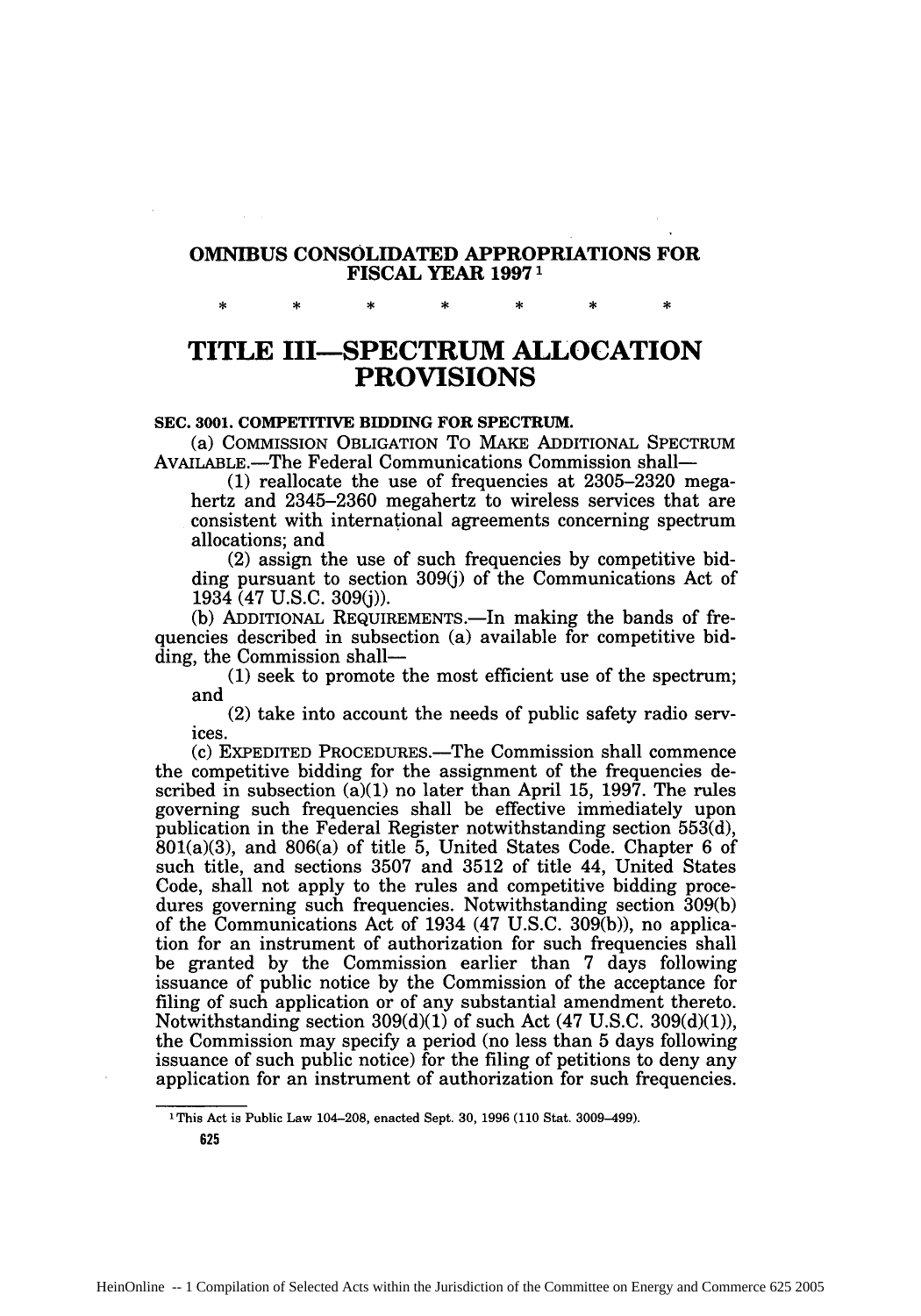(d) DEADLINE FOR COLLECTION.-The Commission shall conduct the competitive bidding under subsection (a)(2) in a manner that ensures that all proceeds of the bidding are deposited in accordance with section 309(j)(8) of the Communications Act of 1934 not later September 30, 1997.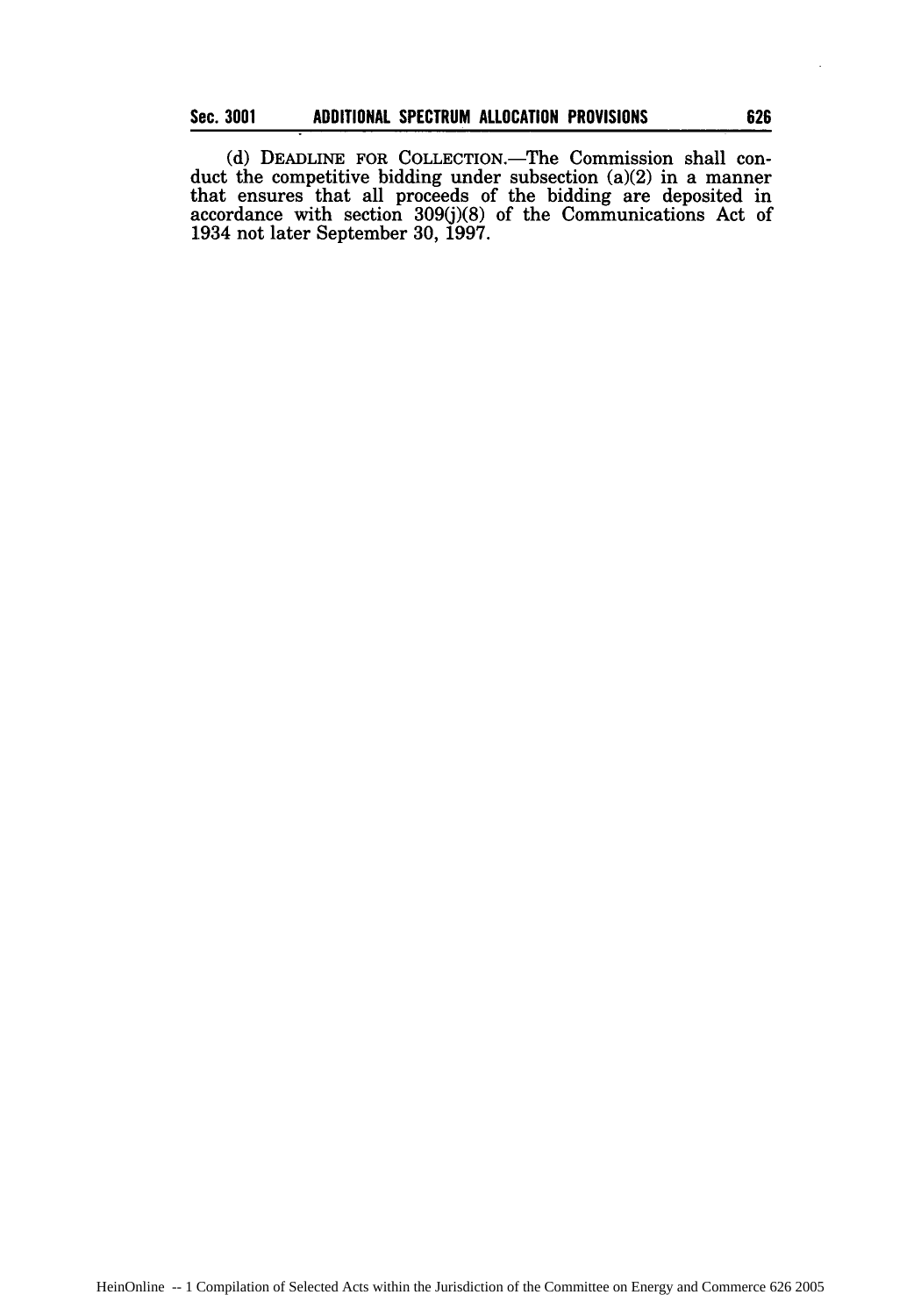## **PUBLIC TELECOMMUNICATIONS ACT:** OF **1992.**

 $\equiv$  .

627